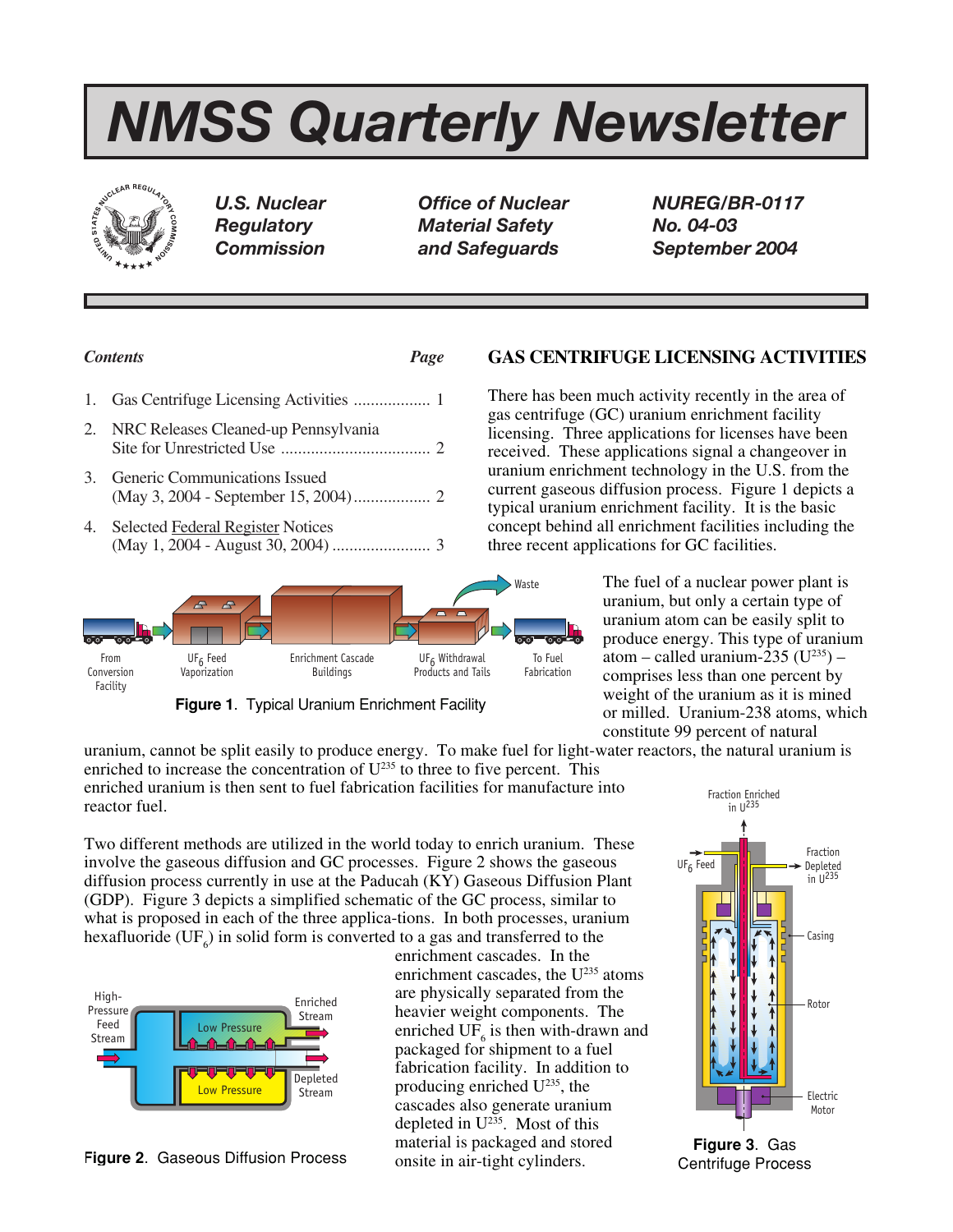The first of the recent applications was submitted by United States Enrichment Corporation (USEC) Inc. on February 12, 2003, for a Lead Cascade facility located at the Portsmouth GDP site in Piketon, OH. The Lead Cascade gas centrifuge is based on the U.S. Department of Energy's (DOE) advanced gas centrifuge technology. The Lead Cascade facility, consisting of up to 240 centrifuges, would enrich the uranium up to  $10$  percent  $U^{235}$ . This facility is intended to provide operational information on the machines and the auxiliary systems as they would be used in commercial operations. The plant will operate in a recycle mode, meaning the only uranium withdrawals from the cascade will be in the form of samples. The staff completed its review of the application and issued a license to USEC Inc. for this facility on February 24, 2004.

The second application was submitted by the Louisiana Energy Services (LES) partnership on December 12, 2003, for a full-scale facility, the National Enrichment Facility (NEF), to be sited in Eunice, New Mexico. The LES partnership is made up of limited and general partners currently consisting of Urenco, Exelon, Duke Power, Entergy, and Westinghouse. The partnership intends to use Urenco's sixth generation gas centrifuge technology that is currently being used in Europe. LES is proposing a capacity of 3 million Separative Work Units (SWU)/yr, with up to 5 percent enrichment. The staff is currently reviewing this application and plans to issue the final Environmental Impact Statement and Safety Evaluation Report in June 2005.

The third application was submitted by USEC Inc. on August 23, 2004, for a gas centrifuge uranium enrichment facility known as the American Centrifuge Plant (ACP). USEC Inc. is proposing a 3.5 million SWU/year plant to be located at the Portsmouth GDP site in Piketon, OH. The ACP would be an expansion of the Lead Cascade and would operate at up to 10 percent enrichment. The staff is currently reviewing this application and plans to complete its initial acceptance review by September 22, 2004. If the application is determined to be acceptable, the staff will initiate its technical and environmental reviews.

For more information related to gas centrifuge uranium enrichment facility licensing, visit our website at http://www.nrc.gov/materials/fuel-cyclefac/gas-centrifuge.html.

(Contact: Brian W. Smith, Fuel Cycle, NMSS, 301-415-5331; e-mail: bws1@nrc.gov)

# **NRC RELEASES CLEANED-UP PENNSYLVANIA SITE FOR UNRESTRICTED USE**

The Nuclear Regulatory Commission (NRC) has granted the request of Babcock and Wilcox Company, Pennsylvania Nuclear Operation (B&W), to terminate its license to possess radioactive material at a former nuclear service operations site in Parks Township, Pennsylvania, about 35 miles northeast of Pittsburgh, and has released the site for unrestricted use.

"Radioactive material on this site has been cleaned up to meet our strict criteria, and the site is now safe for other uses," said Daniel M. Gillen, Deputy Director for the Decommissioning Directorate, Division of Waste Management and Environmental Protection. "We have verified this through independent radiation surveys by the NRC and its contractor."

B&W and its predecessors used radioactive material at a facility on the site from 1960 until 1996 for nuclear fuel fabrication, research and development and service work. Based on the remedial actions taken by the licensee, the staff's review of the licensee's termination surveys, and the results of the staff's confirmatory surveys, NRC concluded that the licensee has completed the decommissioning activities in accordance with its approved decommissioning plan, and the site is suitable for unrestricted release.

( Contact: Amir Kouhestani, 301-415-0023; e-mail: AGK@nrc.gov)

## **GENERIC COMMUNICATIONS ISSUED (May 3, 2004 - September 15, 2004)**

The following are summaries of U.S. Nuclear Regulatory Commission (NRC) generic communications issued to the Office of Nuclear Material Safety and Safeguards (NMSS) licensees. If one of these documents appears relevant to your needs and you have not received it, please call one of the technical contacts listed below. The Internet address for the NRC library of generic communications is - http://www.nrc.gov/readingrm/doc-collections/gen-comm/index.html . Please note that this address is case-sensitive and must be entered exactly as shown. If you have any questions or comments about generic communications in general, please contact Ivelisse M. Cabrera, NMSS, at (301) 415-8152, or by e-mail: imc1@nrc.gov .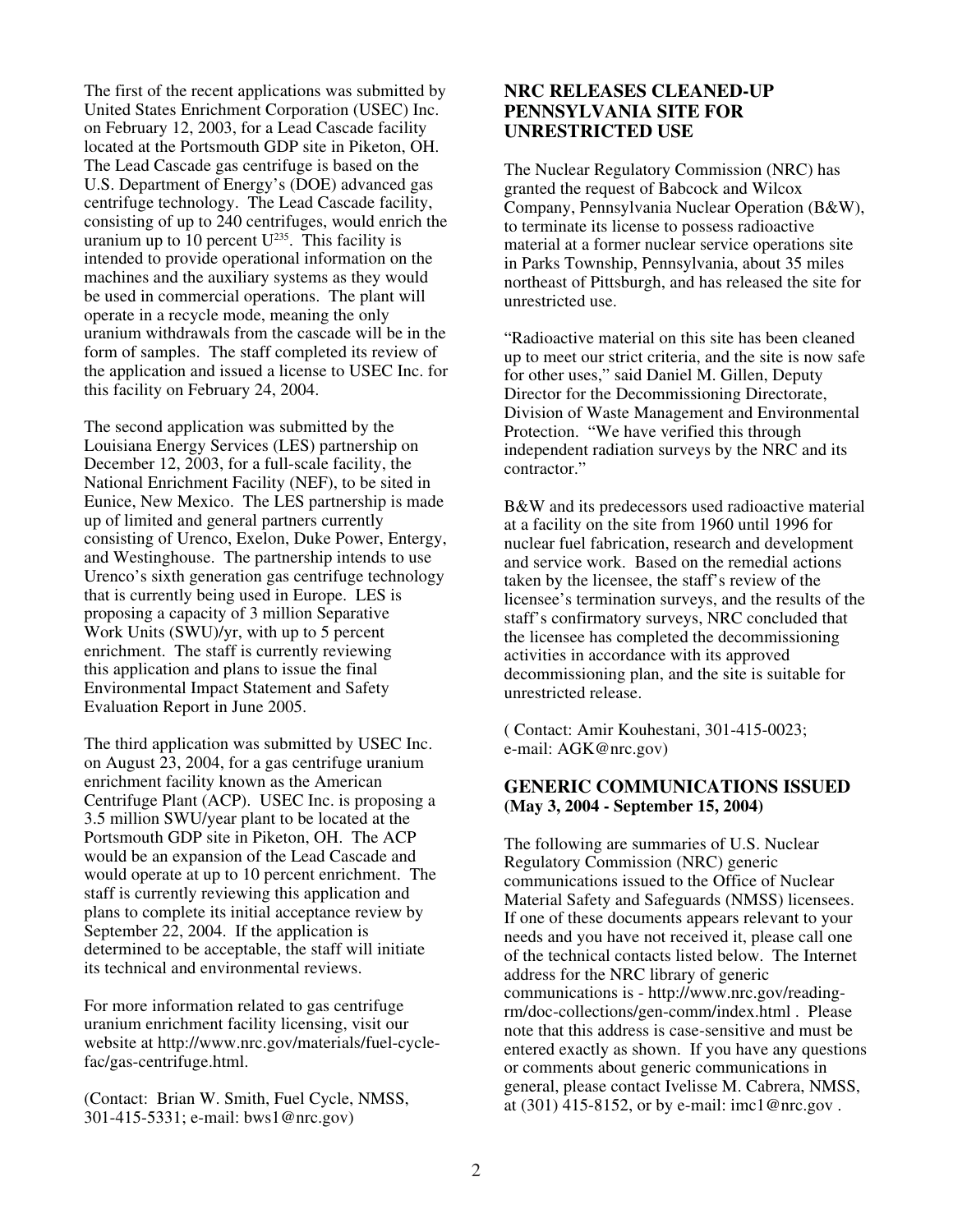#### *Information Notices (INs)*

#### **IN 2004-12, "Spent Fuel Rod Accountability,"**

was issued on June 25, 2004. This IN was sent to all holders of operating licenses for nuclear power reactors, research and test reactors, decommissioned sites storing spent fuel in a pool, and wet spent fuel storage sites. This notice informed addressees of issues at two reactor facilities regarding the effectiveness of the material control and accounting program.

(Technical Contacts: Todd Jackson, Region I, 610- 337-5308; e-mail: tjj@nrc.gov; Martha Williams, NSIR, 301-415-7878; e-mail: msw2@nrc.gov)

#### **IN 2004-13, "Registration, Use, and Quality Assurance Requirements for NRC-Certified**

**Transportation Packages,**" was issued on June 30, 2004. This IN was sent to all materials and decommissioning reactor licensees to clarify responsibilities regarding the packaging and transportation of licensed material, as delineated in 10 CFR Part 71. Specifically, this IN was issued to remind licensees of 10 CFR 71.12 requirements to notify NRC before the first use of NRC-approved transport packages (user registration), and to ensure licensees have copies of the current Certificates of Compliance, or other approval, and comply with all of their conditions before each transport; and, if necessary, to properly transfer licensed material prior to transport, or delivery to a carrier for transport.

(Technical Contacts: Cynthia Barr, NMSS, (301) 415-4015, e-mail: csb2@nrc.gov; Tomas Herrera, NMSS, 301-415-7138; e-mail: txh1@nrc.gov)

#### **IN 2004-14, "Use of Less than Optimal Bounding Assumptions in Criticality Safety Analysis at Fuel Cycle Facilities,"** was issued on July 19, 2004. This IN was sent to all licensees authorized to possess a critical mass of special nuclear material to alert them to a safety concern arising from the use of less than optimal bounding assumptions in criticality safety analysis at fuel cycle facilities.

(Technical Contact: Dennis Morey, NMSS, 301-415-6107; e-mail: dcm@nrc.gov) *Regulatory Issue Summaries (RIS')*

#### **RIS 2004-08, "Results of the License**

**Termination Rule Analysis,"** was issued on May 28, 2004. This RIS was sent to all holders of operating licenses for nuclear power reactors, research and test reactors, and decommissioning

sites, to inform them of: NRC's analysis of issues associated with implementing NRC's License Termination Rule; the Commission's direction to date on how they can be addressed; schedule for future actions; and opportunities for stakeholder comment.

(Technical Contact: Robert L. Johnson, NMSS, 301-415-7282; e-mail: rlj2@nrc.gov)

**RIS 2004-09, "Status of Deferral of Active Regulation of Ground-Water Protection at** *In Situ* **Leach Uranium Extraction Facilities,"** was issued on June 7, 2004. This RIS was sent to all holders of materials licenses for uranium and thorium recovery facilities to inform them and other interested parties of: (1) NRC's plans for the deferral of active regulation of ground-water protection at *in situ* leach uranium extraction facilities; and (2) the comments received in response to RIS 2004-02 on this topic. This RIS supersedes RIS 2004-02 in its entirety.

(Technical Contact: John H. Lusher, NMSS, 301-415-7694; e-mail: jhl@nrc.gov)

#### **RIS 2004-11, "Supporting Information Associated with Requests for Withholding Proprietary Information,"** was issued on June 29, 2004. This RIS was sent to all submitters of proprietary information to the NRC to inform them that some submittals continue to not sufficiently support the basis for claims of competitive harm

(Technical Contacts: John W. Lubinski, NMSS, 301-415-6947; e-mail: jwl@nrc.gov; Jack N. Donohew, NRR, 301-415-3764; e-mail: jnd@nrc.gov)

under 10 CFR 2.390(b).

## **SELECTED FEDERAL REGISTER NOTICES (May 1, 2004 - August 30, 2004)**

"Report to Congress on Abnormal Occurrences Fiscal Year 2003; Dissemination of Information" 69 FR 24688, May 4, 2004.

(Contact: Annette L. Vietti-Cook, Secretary of the Commission, 301-415-1969; e-mail: avc@nrc.gov)

"Changes to Adjudicatory Process; Correction," 69 FR 25997, May 11, 2004.

(Contact: Geary S. Mizuno, Office of the General Counsel, 301-415-1639; e-mail: GSM@nrc.gov)